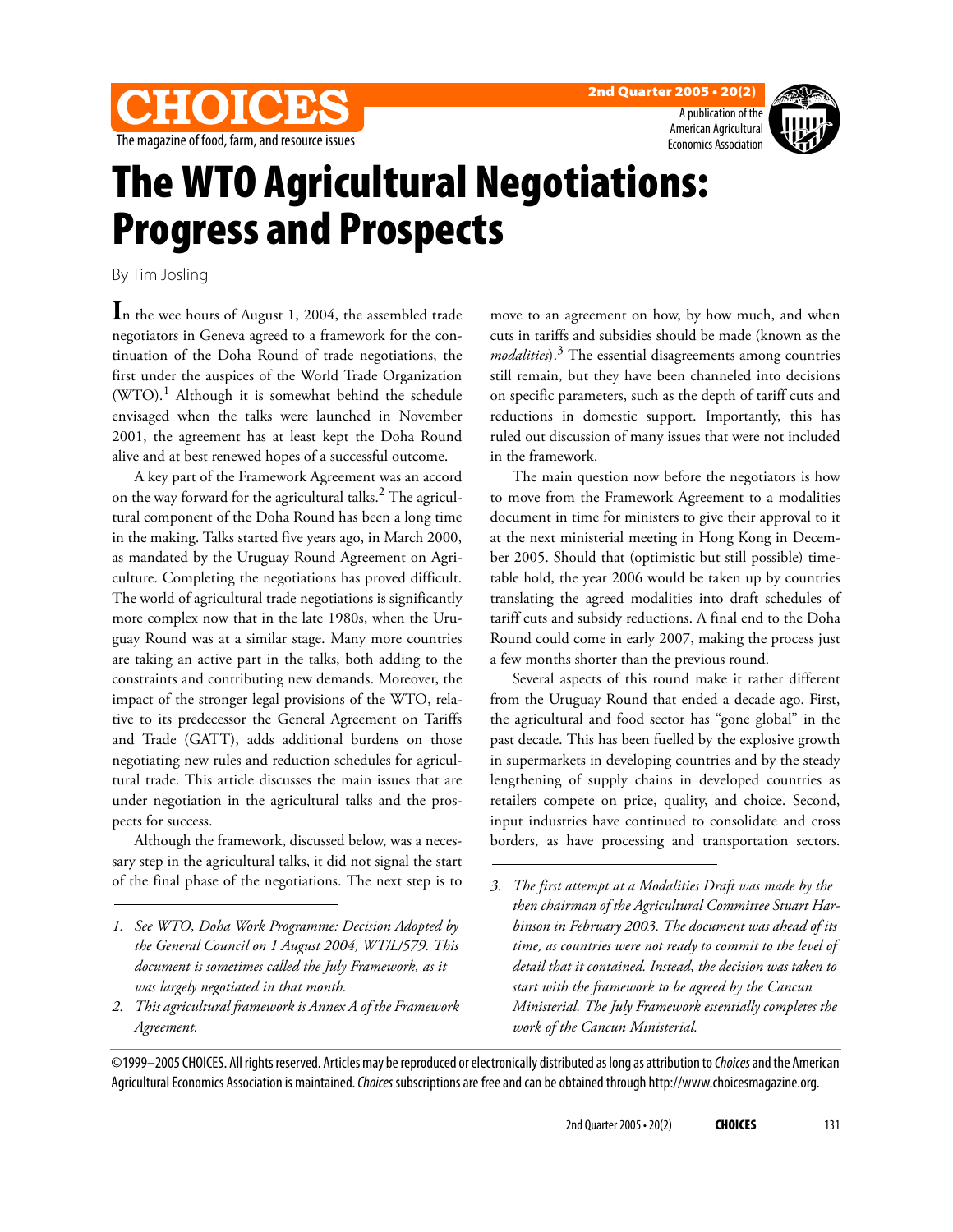This has given rise to concerns about competition and the role of farmers in contract-driven agriculture. Third, much more agricultural trade is now in high-value-added goods, with the market for undifferentiated commodities relatively static (though still important). Profit margins in valueadded products have continued to lure producers and processors. As a result of these trends, the aspects of the agricultural trade system that have dominated the debate for several decades—protective tariffs on temperate-zone foodstuffs and generous subsidies to producers where market prices were deemed inadequate—must now share attention with overly restrictive health and safety regulations and obtrusive intellectual property protection.

The country dynamics in the agricultural trade talks have changed along with the issues. The GATT was essentially dominated by developed countries: Many developing countries belonged to the GATT, but numerous opt-out provisions meant that their impact on the negotiating decisions was minimal. In the Uruguay Round, the negotiations could in effect only be concluded when the EU and the United States reached agreement among themselves (as they did at Blair House in November 1992). A similar attempt to develop a joint position in August 2003, just before the Cancun Ministerial, met a very different fate, as Brazil, India, China, and seventeen other countries objected strongly to the US-EU proposal and tabled their own plan for curbing subsidies and cutting tariffs. The G-20, as the group is known, has essentially taken the lead in the agricultural talks (particularly on subsidies) since that time, and the Framework Agreement gives them the possibility (if they can maintain their cohesion and credibility as a

negotiating force) of achieving much of what they have sought.

So what is on the table in Geneva? The main features of the Framework Agreement for agriculture are given in Table 1. Negotiations have focused on the three pillars of the Uruguay Round Agreement on Agriculture, market access (tariffs and tariff quotas, along with safeguards), export competition (export subsidies and similar measures), and domestic support (farm subsidies paid or prices supported inside the border).

Improving market access is politically essential for an agreement, as is appropriate for trade talks aimed at opening up markets in developed and developing countries. Eliminating export subsidies is a cherished aim of several exporters and has been endorsed by all countries including those that would have to make significant adjustments.<sup>4</sup> Curbing domestic support is somewhat less essential in improving trade opportunities but has taken on a symbolic significance beyond its commercial impact. Competing exporters consider that US farm programs enable farmers to sell below production costs; developing country governments claim that such subsidies deny their farmers of a

*4. The EU is by far the greatest user of direct export subsidies, whereas the United States has programs in export credit and food aid that contain potential subsidy elements; Canada sells wheat abroad through a state trading agency that also is deemed to distort competition. Elimination of the subsidy element of these programs would have a relatively small impact on trade but remove a glaring exception to WTO rules and a continued irritant to trade relations.*

chance to make a living. Policies in the developed countries are in any case moving in the direction of being less trade-distorting, as a by-product of improving the targeting of farm payments at home, but they will be anxious to gain some concessions from developing countries at the bargaining table for such changes.

The Framework Agreement specifies that conditions of market access be improved by means of significant tariff cuts, using a tiered formula that imposes higher percentage cuts on items with higher levels of current tariffs. This attempt at harmonization, if applied consistently and with substantial cuts, would also create new trade opportunities. It could also significantly reduce the tariff "overhang" (between applied and bound tariffs) and the "water" in the tariff (the extent to which a tariff can be reduced before imports are competitive). However, the Framework Agreement would allow all countries to shelter some farm commodities (designated as *sensitive products*) from sharp cuts in tariffs, with the option of increasing tariff-rate quotas (TRQs) in these products to have an equivalent effect on improving market access.<sup>5</sup> If the TRQs are not expanded enough, much of the benefit of the tariff cuts could be lost. The agreement does, however, allow for a tariff cap to be imposed; this could apply some constraints to the continued protection of sensitive products.<sup>6</sup>

For many countries, opening up markets brings concerns about import surges and other disruptions of the domestic market. The Uruguay Round Agreement included a *special agricultural safeguard* (SSG), a mechanism that allowed for temporary tariff increases in response to price drops or import surges for some products, mainly in developed countries.<sup>7</sup> The fate of the SSG is still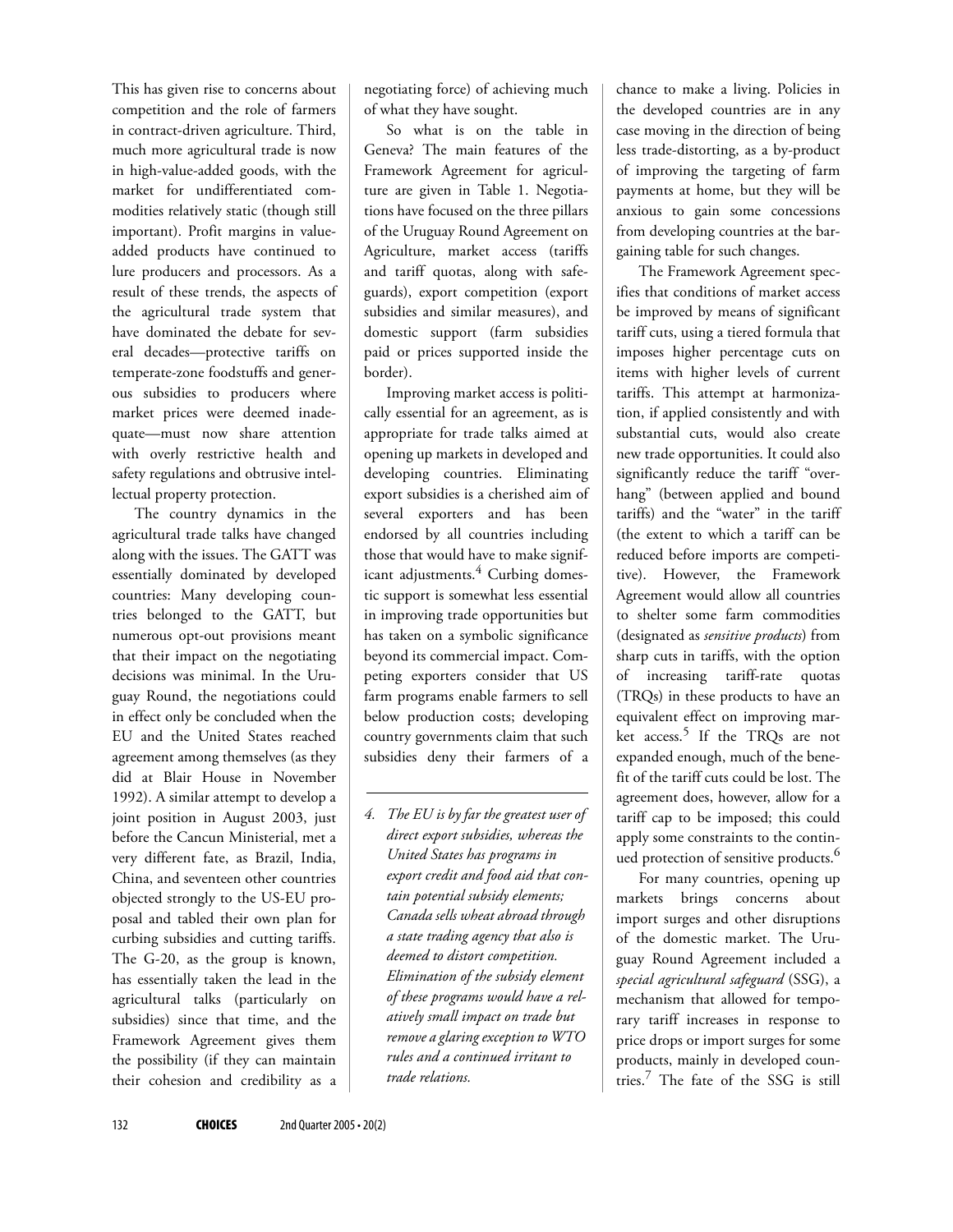**Table 1.** Summary of the main agricultural provisions of the WTO Framework Agreement.

| <b>Market access</b>                                                                                                                               |                                                                                                                                                                                                                                                                                                                                                                                                                                                                                                           |
|----------------------------------------------------------------------------------------------------------------------------------------------------|-----------------------------------------------------------------------------------------------------------------------------------------------------------------------------------------------------------------------------------------------------------------------------------------------------------------------------------------------------------------------------------------------------------------------------------------------------------------------------------------------------------|
| <b>Tariff cuts</b>                                                                                                                                 | -Substantial improvement in market access through tariff reductions from bound rates.<br>-Single approach for all countries: tiered formula to ensure progressivity. Types of reduction commitments within bands and number of<br>bands to be negotiated.<br>-Role of a tariff cap to be evaluated.<br>-Designation of an "appropriate number" of sensitive products, which would be subject to a mix of tariff cuts and TRQ expansion.                                                                   |
| <b>Tariff rate quotas</b>                                                                                                                          | -Reduce in-quota tariffs and improve administration (as part of balance of concessions).<br>•Some TRQ expansion for all sensitive products.                                                                                                                                                                                                                                                                                                                                                               |
| <b>Safeguards</b>                                                                                                                                  | -Future of special agricultural safeguard (SSG) under negotiation.<br>•Establish new special safeguard mechanism (SSM) for developing countries.                                                                                                                                                                                                                                                                                                                                                          |
| <b>Special and differential</b><br>treatment for developing<br>countries                                                                           | -Proportionately less tariff reductions for developing countries, with longer implementation period.<br>-Developing countries may designate special products on criteria of "food and livelihood security," which would be subject to more<br>flexible treatment.<br>-Fullest possible liberalization of trade in tropical products and alternatives to illicit narcotic crops by developed countries.                                                                                                    |
| <b>Other</b>                                                                                                                                       | .Tariff escalation reduced by formula to be agreed upon.<br>• Erosion of preferences to be addressed using Harbinson Para 16 as reference.                                                                                                                                                                                                                                                                                                                                                                |
| <b>Export competition</b>                                                                                                                          |                                                                                                                                                                                                                                                                                                                                                                                                                                                                                                           |
| <b>Export subsidies</b>                                                                                                                            | -Eliminate export subsidies by a credible end date.<br>•Schedule and modalities of reductions to be agreed.                                                                                                                                                                                                                                                                                                                                                                                               |
| <b>Export credits</b>                                                                                                                              | -Eliminate export credits, guarantees, and insurance programs with repayment period of more than 180 days.                                                                                                                                                                                                                                                                                                                                                                                                |
| <b>Food aid</b>                                                                                                                                    | -Eliminate food aid that is not in conformity with disciplines to be agreed. Disciplines will be aimed at preventing commercial<br>displacement.<br>-Other food aid issues (role of international organizations, humanitarian and development issues, and provision of aid in grant form) will<br>be discussed in negotiations.                                                                                                                                                                           |
| <b>State trading enterprises</b>                                                                                                                   | -Eliminate trade-distorting practices of state trading enterprises.<br>-Further negotiation on issue of use of monopoly powers.                                                                                                                                                                                                                                                                                                                                                                           |
| <b>Special and differential</b><br>treatment for developing<br>countries                                                                           | •Longer implementation periods for reductions and elimination.<br>•Developing countries to continue to benefit from Article 9.4 exceptions.<br>•Appropriate provisions for export credits in line with Decision on Least Developed and Net Food-Importing Countries.<br>-Developing countries to receive special consideration in negotiation of disciplines on STEs.<br>-Ad hoc temporary financing arrangements relating to exports to developing countries may be agreed in exceptional circumstances. |
| <b>Export restrictions</b>                                                                                                                         | •Strengthen disciplines on export prohibitions and restrictions.                                                                                                                                                                                                                                                                                                                                                                                                                                          |
| <b>Domestic support</b>                                                                                                                            |                                                                                                                                                                                                                                                                                                                                                                                                                                                                                                           |
| <b>Overall trade-distorting</b><br>support                                                                                                         | -Move to harmonize trade-distorting support (TDS) in developed countries (total AMS plus de minimis plus Blue Box levels) by use of<br>tiered formula: greater efforts to reduce support by countries with higher TDS payments.<br>-Reduce overall trade-distorting support substantially: downpayment (20%) in first year.                                                                                                                                                                               |
| <b>Amber Box</b>                                                                                                                                   | -Reduce total aggregate measures of support (AMS) substantially by use of tiered formula: greater efforts to reduce support by countries<br>with higher Amber Box payments.<br>-Cap product-specific AMS levels at historical averages.<br>-Reductions in total AMS should lead to product-specific reductions.                                                                                                                                                                                           |
| <b>Blue Box</b>                                                                                                                                    | -Redefine to include payments with production limiting requirement and those with no production required: include payments based on<br>fixed areas and yields and headage as well as payments based on less than 85% of base production.<br>•Cap payments to 5% of agricultural production from start of implementation period.                                                                                                                                                                           |
| <b>Green Box</b>                                                                                                                                   | -Review Green Box criteria and improve surveillance and monitoring.                                                                                                                                                                                                                                                                                                                                                                                                                                       |
| De minimis level                                                                                                                                   | •Negotiate the reduction of the level of de minimis support.                                                                                                                                                                                                                                                                                                                                                                                                                                              |
| <b>Special and differential</b><br>treatment for developing<br>countries                                                                           | -Developing countries have longer implementation periods.<br>-Developing countries have lower reduction coefficients and higher de minimis levels.<br>-Developing countries retain the use of Article 6.2, allowing extra scope for domestic program.                                                                                                                                                                                                                                                     |
| Note. Data from author's compilation based on WTO, Doha Work Programme: Decision Adopted by the General Council on 1 August 2004, WT/L/579 (2004). |                                                                                                                                                                                                                                                                                                                                                                                                                                                                                                           |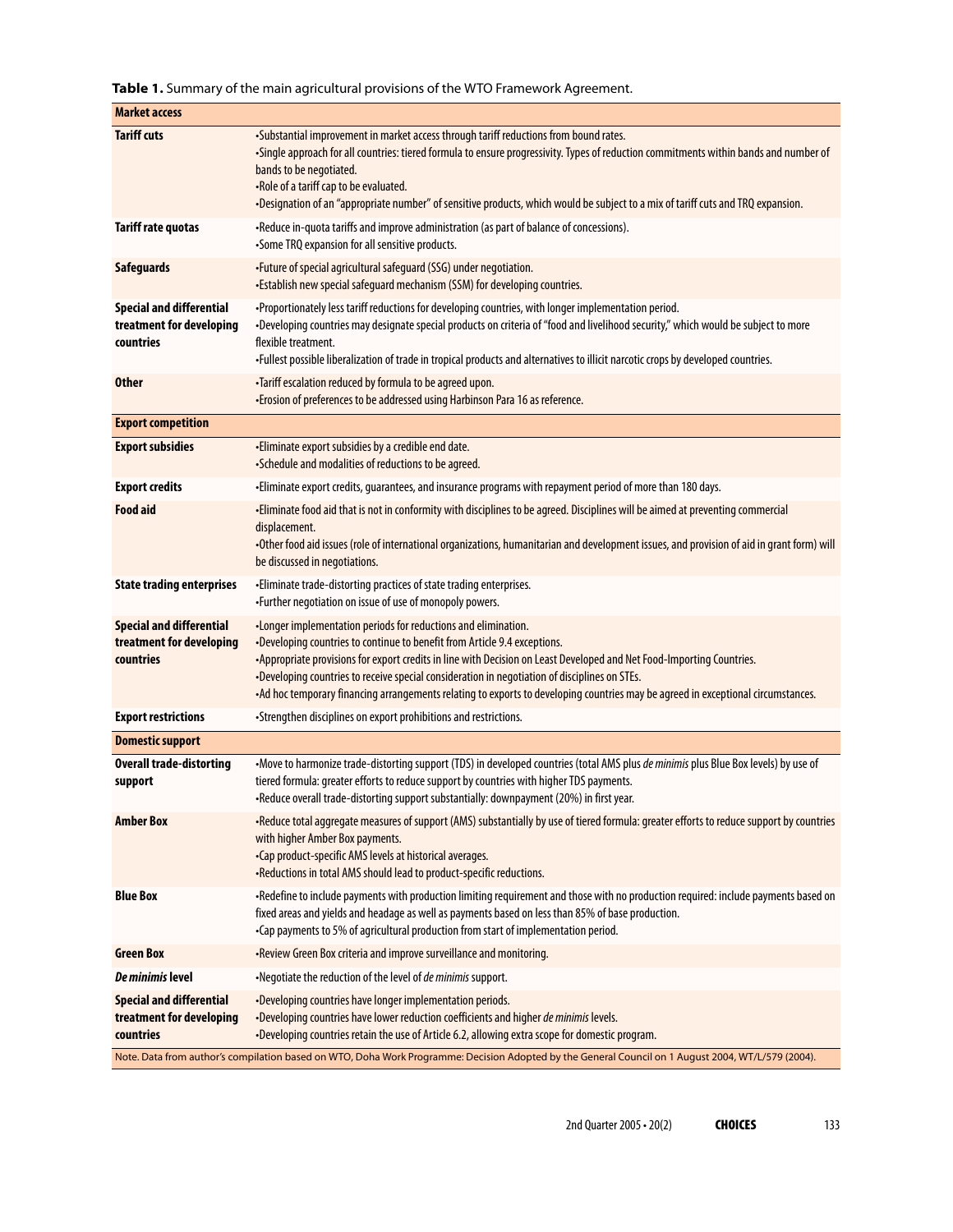under negotiation. The Framework Agreement does, however, call for the introduction of a *special safeguard mechanism* (SSM) for developing countries, with the aim of giving these countries some contingent protection and encourage them to lower tariffs.

On export subsidies, the Framework Agreement is more clearly defined. The Framework Agreement calls for the negotiation of a credible date for eliminating export subsidies and similar export aids, though that date may be several years away. A key provision is that there is parallel treatment for the export subsidy component of export credits (long time periods and below-market interest rates) and of state trading exporters (low-interest loans and government underwriting of losses). Food aid is to be disciplined to avoid disruption of commercial trade flows. Export taxes and restrictions are also to be subject to tighter rules. If an ambitious but feasible date can be set for the removal of export subsidies, the trade

- *5. Tariff-rate quotas (reduced tariffs for specified quantities of imports) were introduced in the Uruguay Round as a way of ensuring some degree of market access for products formerly subject to nontariff import barriers (quotas and licenses, as well as minimum import prices). Many of these products will also be on the lists of sensitive products in the current round. The Framework Agreement mentions the reduction of in-quota tariffs as part of the achievement of a balanced result, but it confines the expansion of TRQs to the sensitive products.*
- *6. Developing countries successfully pushed for the creation of a category of "special products" that would be subject to lower levels of tariff cuts.*

system for agricultural products will at last come into line with that for manufactured goods, where export aids have been banned for 40 years.

Negotiations on domestic support touch closest to home, as they circumscribe the ability of domestic legislatures to use particular farm policy instruments. Domestic support (i.e., that not given at the border, through tariffs or export assistance) is classified under the WTO Agreement on Agriculture as falling into three "boxes." *Amber Box* policies are those deemed to be the most trade-distorting and include deficiency payments and other producer subsidies. *Blue Box* policies are also potentially trade-distorting, but as they include supply restrictions, they are considered less likely to harm other countries. *Green Box* payments are those subsidies that are not related to current price or output and are therefore considered minimally trade-distorting.<sup>8</sup> In addition to the boxes, subsidies up to a fixed proportion of the value of production (5%) can be given in product-specific support, and another similar proportion can be given in non-product-specific support (de minimis payments).

The Framework Agreement calls for a harmonization of levels of tradedistorting domestic support (TDS) and substantial cuts in the individual components of this TDS—the total

- *7. The SSG has been available only for products where protection was converted from nontariff to tariff barriers in the Uruguay Round; this took place predominantly in developed countries.*
- *8. Green Box payments include direct payments based on historical yields and acreage, or animal numbers, as well as the provision of public goods such as research and extension.*

aggregate measure of support (AMS) or Amber Box payments, the Blue Box, and the *de minimis* levels. The TDS would be reduced progressively, with higher levels coming down by a greater percentage. A downpayment of a 20% cut in the first year would be followed by annual cuts. The Blue Box criteria would be modified to include payments on fixed acres and yields but not linked to production cuts, and the total Blue Box would be limited to 5% of the value of production. Green Box definitions would not change, and there would be no restrictions on this (minimally tradedistorting) support. However, tighter scrutiny (along with the implementation of the outcome of the cotton panel) could yet cause some adjustments in Green Box policies.

Impacts on individual developed countries would vary, with significant policy changes needed in the operation of both US and EU farm programs and some modification to Japanese programs.<sup>9</sup> The change in the Blue Box definition would accommodate countercyclical payments under current US programs, and the downpayment would be feasible without too immediate reductions. Significant AMS cuts would limit payments under some other programs, as the United States is approaching its current AMS ceiling (\$19.1 billion). The EU has recently moved many of its payments into line with Green Box criteria, and so would be able to live with steep cuts

*9. The United States, Japan, and the EU account for most of the domestic support notified to the WTO. However, other developed countries, such as Norway and Switzerland, have an active interest in the extent of further constraints on domestic support.*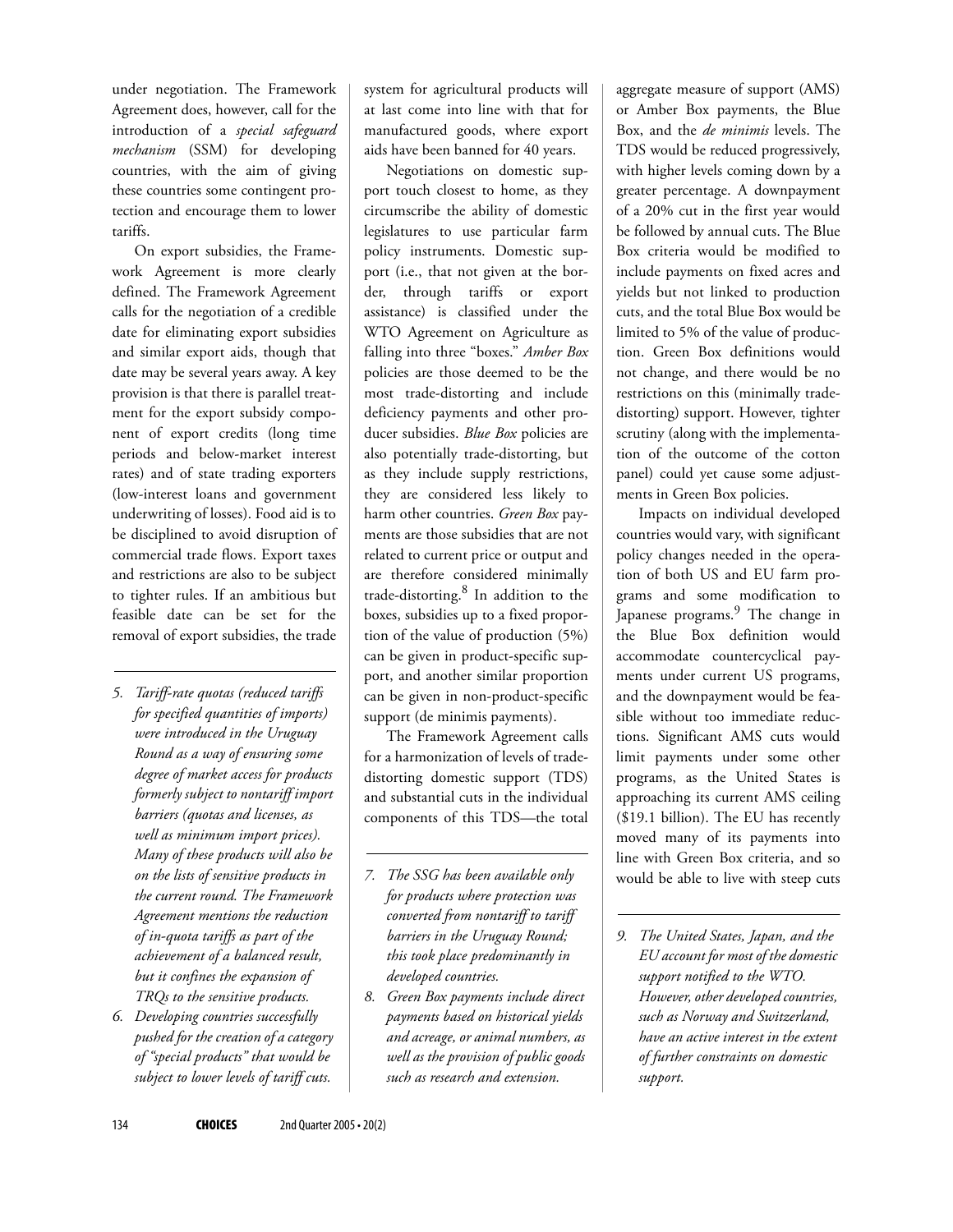in TDS and AMS. Japan has also shown flexibility in modifying the details of its domestic programs, though with little impact so far on its overall level of protection.

The players in the WTO game include the EU and the United States, of course, although the traditional conflict in agricultural matters between the transatlantic partners is muted. The Cairns Group of fourteen small and medium-sized farm exporters, led by Australia, which was active in the Uruguay Round, has played a minor role in the Doha talks since the Cancún Ministerial. Even the "Quad" (the United States, the EU, Japan, and Canada), who for years acted as an informal executive for the GATT and WTO negotiations, has lost some of its significance. Of increased stature in the talks is the G-20 (mentioned above), who agree on the importance of eliminating export subsidies and curbing developed country subsidies but have somewhat divergent internal views on opening up developing-country markets.

Several other groups have emerged. The G-90—countries with special access into the EU market as well as many of the LDCs—was formed at about the time of the Cancún Ministerial. This group of countries is concerned that they will be asked to watch their preferences being eroded in the European market but would be unlikely to reap comparable benefits in other areas. The G-10—developed country importers with high levels of protection—was formed to counter what they saw as an alliance of exporters (including the EU) pushing for greater market access and lower domestic support than their own political system could accept. Finally, the July package was brokered by a "nongroup" comprising the United States, the EU, Brazil,

India, and Australia, known as the Five Interested Parties (FIPS), who agreed on the need to keep the talks going even if they disagreed on the details.

So, if these groups stay together, the dynamic of the talks will reflect the tensions within and between these groups. The G-20 is pressuring the EU and United States to make significant cuts in domestic support but will have to concede significant tariff cuts if a balanced outcome is to be reached. The ability of countries such as Brazil to persuade India to go along with deep tariff cuts will be crucial both for the deal with the United States and the EU but also to expand south-south trade—an objective of the Latin American negotiators. The G-90 will be keen to limit the cuts in tariffs in the EU and the United States for products such as sugar and bananas where their preferences are particularly significant, although compensation schemes could blunt some of this opposition. Overuse of the special products option by developing countries, particularly those with relatively competitive agricultural sectors, would weaken their bargaining power in other areas of the talks. The G-10, of reluctant but not poor importers, will be under extreme pressure from domestic constituencies to resist the sharp cuts in tariffs implied by the tiered formula. However, the potential use of the sensitive product category could help them to accept inevitability and open up their markets to competition.<sup>10</sup> The G-10 will also be keen to keep flexibility in domestic support, as many of them regard national farm programs as part of the social and economic fabric of rural life. The issue of whether the sensitive products option is a minor refinement to allow a balanced agreement or a deal-breaking loophole

that undermines the impact of tariff cuts in major commodities and markets will be only be resolved by hard bargaining on the details.

Is there the political will for a deal? To have any realistic chance of agreeing on a modalities document at Hong Kong, negotiators will have to have a fairly complete draft of a Modalities Agreement by late summer. Although this timetable may seem somewhat optimistic for a round that has yet to pick up any political momentum, there are reasons to think that many countries may wish to settle soon rather than delay further. The expiry of the US 2002 Farm Bill gives the best chance for other countries to steer the course of US policy back to the path set in 1996, when payments were essentially decoupled from production and current prices, and the government relaxed its attempts to control supply and handle surpluses. A farm bill negotiated in the context of a stalled round would not be so restrained. The need for renewal of Trade Promotion Authority will also add urgency to the discussions. $11$  Across the Atlantic, the necessity for further

- *10. For these countries, the main reason to reach an agreement is the benefits that they can get from the nonagricultural aspects of the negotiations. The depth of cuts in farm tariffs are therefore linked with the agreement to cut tariffs in other sectors in the nonagricultural market access (NAMA) negotiations and that in services. Keeping this balance is a challenge for negotiators in the runup to the Hong Kong Ministerial.*
- *11. Extension of TPA is needed in June 2005, although this is considered more likely to be approved than the reauthorization needed after the expiry of TPA in 2007.*